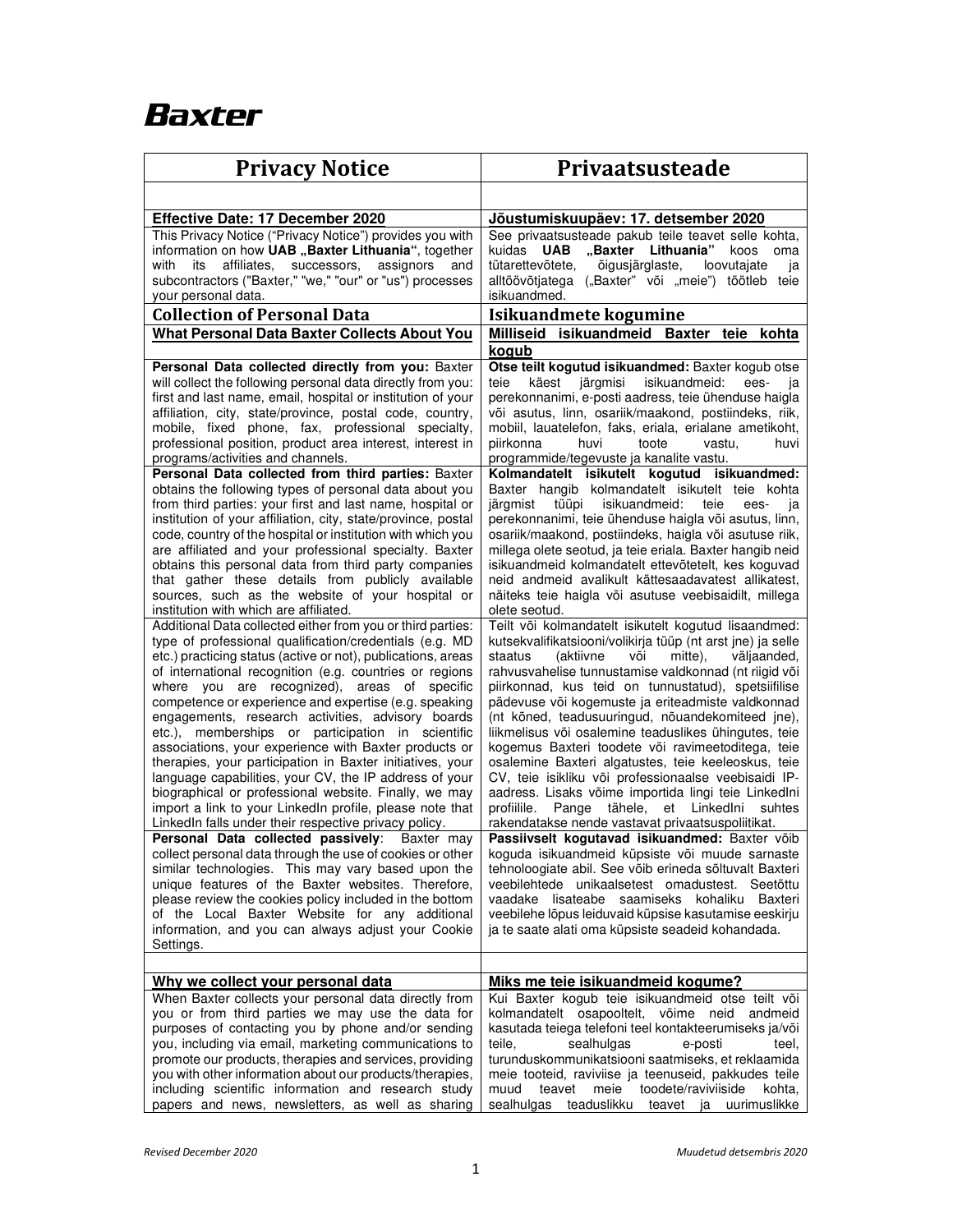| information about events and educational opportunities<br>in the areas of your interests. In addition to that we may | õppematerjale ning uudiseid, infolehti, samuti teavet<br>haridusvõimaluste<br>sündmuste<br>ia i<br>kohta<br>teie |
|----------------------------------------------------------------------------------------------------------------------|------------------------------------------------------------------------------------------------------------------|
| use your personal data in order to reach out to you                                                                  | huvivaldkondades. Lisaks võime kasutada<br>teie                                                                  |
| directly or through third parties to conduct Market                                                                  | isikuandmeid selleks, et võtta teiega otse või                                                                   |
| Research Projects that aim to gather information from                                                                | kolmandate osapoolte kaudu ühendust turu-uuringute                                                               |
| you on our products or therapies including your                                                                      | projektide läbiviimiseks, mille eesmärk on koguda                                                                |
| experience with them as well as information related to                                                               | teavet meie toodete või ravimeetodite kohta,                                                                     |
| specific diseases that fall under Baxter's area of activity                                                          | sealhulgas teie kogemuste kohta nendega, samuti                                                                  |
| or interest. We may also store such data to further                                                                  | teavet konkreetsete haiguste kohta, mis kuuluvad                                                                 |
| communicate with you on specific Market Research                                                                     | Baxteri tegevus- või huvivaldkonda. Samuti võime                                                                 |
| Projects or other activities you have participated. We do                                                            | selliseid andmeid salvestada, et teiega täiendavalt                                                              |
| so on the basis on your consent. In the consent form,                                                                | suhelda konkreetsete turu-uuringute projektide või                                                               |
| Baxter will ask you to provide information about your                                                                | muu tegevuse osas, milles olete osalenud. Teeme                                                                  |
| areas of interests and selected preferences. Providing                                                               | seda teje nõusoleku alusel. Nõusoleku vormis palub                                                               |
| us your personal data for the purposes described in the                                                              | Baxter teil esitada teavet teie huvivaldkondade ja<br>eelistuste kohta. Oma isikuandmete edastamine              |
| previous phrases is voluntary. If you do not consent to<br>Baxter processing your personal data, we will not send    | lausetes kirjeldatud eesmärkidel<br>eelmistes<br>on                                                              |
| you any of the above-mentioned communications or                                                                     | vabatahtlik. Kui te ei nõustu Baxteri isikuandmete                                                               |
| information. Please note that if you provide your                                                                    | töötlemisega, ei saada me teile ühtegi ülalnimetatud                                                             |
| consent, you may always withdraw it or change your                                                                   | teatist ega teavet. Pange tähele, et kui annate oma                                                              |
| by following the<br>instructions<br>for<br>preferences                                                               | nõusoleku, võite selle alati tagasi võtta või oma                                                                |
| unsubscribing available in the consent form. You can                                                                 | eelistusi muuta, järgides nõusoleku vormil olevaid                                                               |
| also withdraw your consent by contacting us using the                                                                | tellimusest loobumise juhiseid. Samuti võite oma                                                                 |
| contact details in the "How to contact us" section below.                                                            | nõusoleku tagasi võtta, võttes meiega ühendust                                                                   |
| Note that withdrawal of your consent does not affect the                                                             | kontaktidel, mis on esitatud jaotises "Kuidas meiega                                                             |
| lawfulness of processing of your personal data before                                                                | ühendust võtta". Pange tähele, et teie nõusoleku                                                                 |
| your consent's withdrawal.                                                                                           | tagasivõtmine ei mõjuta teie isikuandmete töötlemise                                                             |
|                                                                                                                      | seaduslikkust enne teie nõusoleku tagasivõtmist.                                                                 |
| We may also process your personal data directly from                                                                 | Samuti võime töödelda teie isikuandmeid, mille oleme                                                             |
| you or from third parties or publicly available data bases                                                           | saanud otse teie käest või kolmandatelt isikutelt või                                                            |
| in order to better understand your scientific background                                                             | avalikult kasutatavatest andmebaasidest, et paremini                                                             |
| and the areas of your expertise as well as your<br>professional preferences, interests,<br>professional              | mõista teie teaduslikku tausta ja teie teadmiste<br>valdkondi, samuti teie ametialaseid eelistusi, huvisid,      |
| recognition and participation in scientific fora or                                                                  | ametialast tunnustamist ja osalemist teaduslikel                                                                 |
| associations, your professional activities of choice,                                                                | foorumitel või ühingutes, teie valitud kutsetegevust,                                                            |
| including research activities, publications, speaking                                                                | sealhulgas teadustegevust, väljaandeid, kõnesid,                                                                 |
| activities, advisory boards, based also on Baxter's                                                                  | nõuandekogusid. Need andmed võivad pärineda ka                                                                   |
| interaction with you, if it is the case. We do that in order                                                         | teie suhtlusest Baxteriga. Teeme seda selleks, et teha                                                           |
| to identify areas of collaboration with Baxter that would                                                            | kindlaks<br>koostöövaldkonnad<br>Baxteriga,<br>mis                                                               |
| allow us to create opportunities to advance scientific                                                               | võimaldaks meil luua võimalusi teadusvahetuse ja                                                                 |
| exchange and medical care                                                                                            | arstiabi edendamiseks.                                                                                           |
| We may also process your personal data in order to                                                                   | Võime teie isikuandmeid töödelda ka selleks, et saata                                                            |
| email you a survey about our collaboration. We do so                                                                 | teile e-kiri meie koostöö kohta. Teeme seda meie                                                                 |
| on the basis of our legitimate interests in managing our                                                             | huvidest<br>lähtuvalt<br>õigustatud<br>teiega<br>suhete                                                          |
| relationship with you<br>and<br>understanding<br>your                                                                | haldamisel<br>teie eelistuste ja vajaduste<br>ning                                                               |
| preferences and needs.                                                                                               | mõistmiseks.                                                                                                     |
| In certain instances, we may conduct automated                                                                       | Teatud juhtudel võime teie andmeid töödelda<br>automatiseeritult, et hinnata teie kui tervishoiutöötaja          |
| processing of your data for the purposes of assessing<br>your characteristics as a healthcare professional in        | omadusi seoses valitud kliiniliste eelistuste ning                                                               |
| relation to clinical preferences, scientific<br>and                                                                  | teadusliku ja haridusalase tegevusega. Teeme seda                                                                |
| educational activities of choice. We do so on the basis                                                              | teie nõusoleku alusel. Oma isikuandmete edastamine                                                               |
| on your consent. Providing us your personal data for the                                                             | eelmistes lausetes kirjeldatud eesmärkidel on                                                                    |
| purposes described in the previous phrases is                                                                        | vabatahtlik. Võite oma nõusoleku tagasi võtta, võttes                                                            |
| voluntary. Please note that if you provide your consent,                                                             | meiega ühendust kontaktidel, mis on esitatud jaotises                                                            |
| you may always withdraw it by contacting us using the                                                                | "Kuidas meiega ühendust võtta". Pange tähele, et                                                                 |
| contact details in the "How to contact us" section below.                                                            | nõusoleku tagasivõtmine ei mõjuta teie isikuandmete                                                              |
| Note that withdrawal of your consent does not affect the                                                             | töötlemise seaduslikkust enne teie nõusoleku                                                                     |
| lawfulness of processing of your personal data before                                                                | tagasivõtmist.                                                                                                   |
| your consent's withdrawal.                                                                                           |                                                                                                                  |
| We also collect your personal data from you or third                                                                 | Kogume isikuandmeid teilt või kolmandatelt isikutelt,                                                            |
| parties in order to directly communicate with you, keep                                                              | et teiega otse suhelda, hoida oma andmebaase                                                                     |
| accurate our databases and comply with legal                                                                         |                                                                                                                  |
|                                                                                                                      | täpsena ja täita seadusest tulenevaid kohustusi, nagu                                                            |
| obligations such as without limitation adverse events                                                                | näiteks teatamine ebasoodsatest sündmustest.                                                                     |
| reporting. We do so on the basis of our legitimate<br>interests to manage our relationship with us, or because       | Teeme seda oma õigustatud huvide alusel meie suhte<br>haldamiseks või seetõttu, et meil on seadusest             |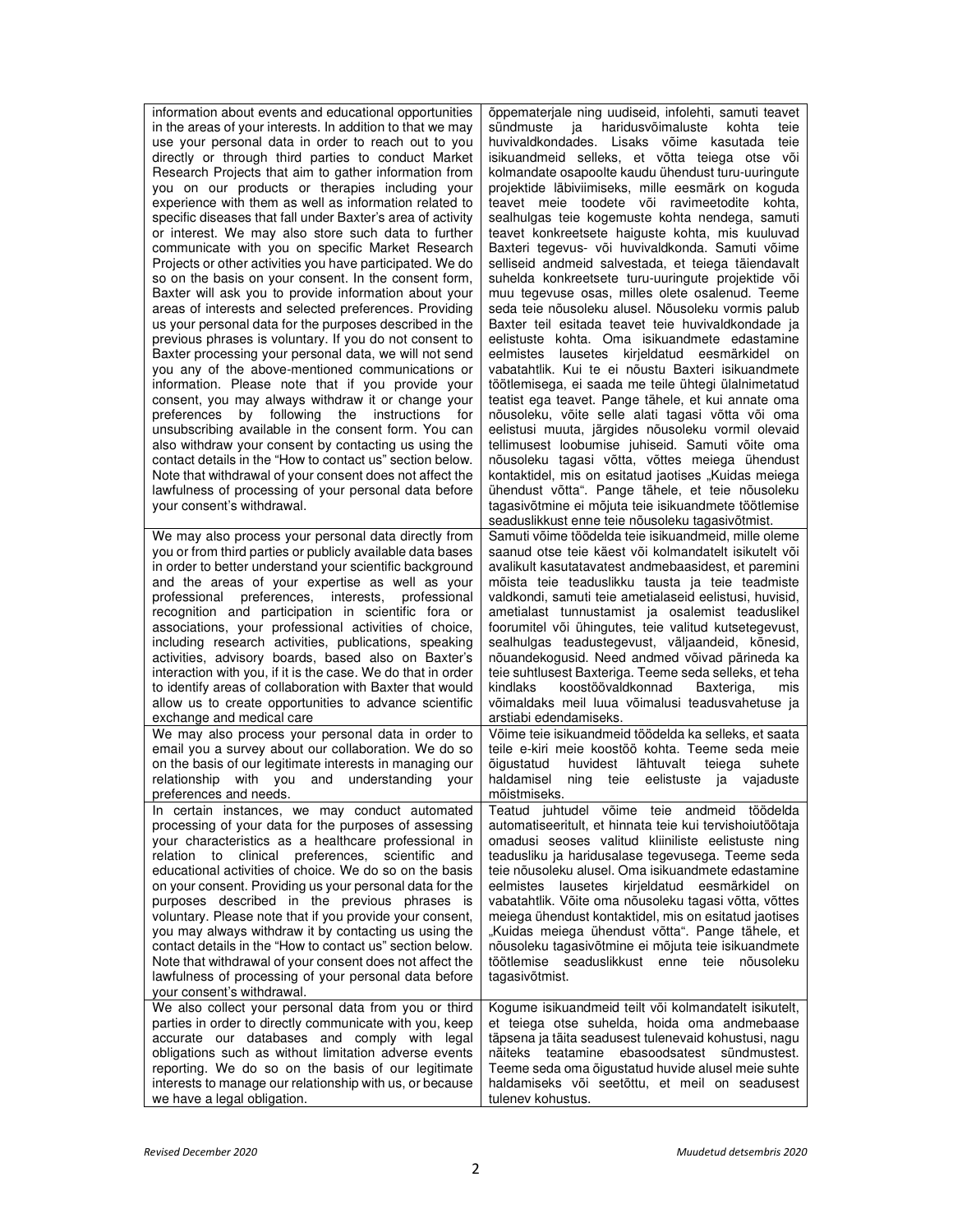| In the event that we use your personal data for other<br>purposes, not mentioned above, we will inform you<br>about the specific purposes and, when required, on<br>what basis we do so, at the time we collect the personal<br>data from you to the extent required by law.                                                                                                                                                                                                                                                                                                                                                                                                                                                                                                                                                                                        | Juhul, kui kasutame teie isikuandmeid muudel,<br>ülalpool nimetamata eesmärkidel, teavitame teid<br>konkreetsetest eesmärkidest ja kui vaja, siis millistel<br>alustel seda teeme, ajal, mil kogume teie käest<br>isikuandmeid sellises ulatuses, mida nõuab seadus.                                                                                                                                                                                                                                                                                                                                                                                                                                                                                                                                                                                                                     |
|---------------------------------------------------------------------------------------------------------------------------------------------------------------------------------------------------------------------------------------------------------------------------------------------------------------------------------------------------------------------------------------------------------------------------------------------------------------------------------------------------------------------------------------------------------------------------------------------------------------------------------------------------------------------------------------------------------------------------------------------------------------------------------------------------------------------------------------------------------------------|------------------------------------------------------------------------------------------------------------------------------------------------------------------------------------------------------------------------------------------------------------------------------------------------------------------------------------------------------------------------------------------------------------------------------------------------------------------------------------------------------------------------------------------------------------------------------------------------------------------------------------------------------------------------------------------------------------------------------------------------------------------------------------------------------------------------------------------------------------------------------------------|
| With whom we may share your personal data<br>and international data transfers                                                                                                                                                                                                                                                                                                                                                                                                                                                                                                                                                                                                                                                                                                                                                                                       | Kellega võime jagada teie isikuandmeid ja<br>rahvusvahelised andmeedastused                                                                                                                                                                                                                                                                                                                                                                                                                                                                                                                                                                                                                                                                                                                                                                                                              |
| Baxter is a global company and for the purposes<br>outlined above, Baxter may transfer your personal data<br>to other Baxter group companies and Baxter's service<br>providers acting on behalf of Baxter, such as providers<br>of IT system administration and user support services,<br>and providers of IT tools for consent management and<br>mailing services. These third parties are restricted from<br>using your personal data in any way other than to<br>provide services for us and we require them to provide<br>an adequate level of protection for your personal data.<br>For more information about Baxter's service providers,<br>please contact us at privacy@baxter.com.<br>Some of the recipients referred to above will be located<br>or may have relevant operations outside of your<br>country, such as in the United States, where the data | Baxter on ülemaailmne ettevõte ja ülaltoodud<br>eesmärkidel võib Baxter edastada teie isikuandmeid<br>teistele Baxteri grupi ettevõtetele ja Baxteri nimel<br>tegutsevatele Baxteri teenusepakkujatele, näiteks IT-<br>süsteemide haldamise ja kasutaja tugiteenuste<br>pakkujatele ning IT-vahendite pakkujatele nõusoleku<br>haldamiseks ja postiteenuste osutamiseks. Nendel<br>kolmandatel osapooltel on keelatud kasutada teie<br>isikuandmeid<br>muul<br>viisil<br>kui<br>meile<br>teenuste<br>osutamiseks ja me nõuame, et nad tagaksid teie<br>isikuandmete<br>piisava<br>kaitse.<br>Baxteri<br>teenusepakkujate<br>kohta<br>lisateabe<br>saamiseks<br>pöörduge meie poole aadressil privacy@baxter.com.<br>Mõned<br>ülalnimetatud<br>adressaatidest<br>asuvad<br>väljaspool teie riiki või võivad korraldada asjakohaseid<br>toiminguid väljaspool teie riiki, näiteks Ameerika |
| protection laws may not provide a level of protection<br>equivalent to the laws in your country. Baxter employs<br>measures to provide an adequate level of data<br>protection, such as Standard Contractual Clauses as in<br>force, ensures that all data recipients will provide an<br>adequate level of protection for the personal data, and<br>that appropriate technical and organizational security<br>measures are in place to protect your personal data.                                                                                                                                                                                                                                                                                                                                                                                                  | Uhendriikides, kus andmekaitseseadused ei pruugi<br>pakkuda<br>teie<br>riigi<br>seadustega<br>samaväärset<br>kaitsetaset. Baxter rakendab meetmeid, et tagada<br>andmekaitse piisav tase, näiteks kehtivaid lepingu<br>tüüptingimusi, ja hoolitseb selle eest, et kõik<br>andmesaajad tagaksid isikuandmete piisava kaitse<br>ning et teie isikuandmete kaitseks oleks olemas<br>asiakohased<br>tehnilised ja organisatsioonilised<br>turvameetmed.                                                                                                                                                                                                                                                                                                                                                                                                                                      |
| If we are involved in a sale or transfer of all or some of<br>our business assets or operations via a share or asset<br>deal, your personal data may be transferred to the<br>acquiring organization who shall take at least the same<br>or higher standards of care in the treatment of your<br>personal data. Should such a sale or transfer occur, you<br>will be informed about this and may withdraw your<br>consent to or - as applicable - object to the transfer of<br>your personal data to, and processing and use of your<br>personal data by the transferee.                                                                                                                                                                                                                                                                                            | Kui oleme seotud kogu või mõne oma ärivara müügi<br>või võõrandamisega aktsia- või varatehingute kaudu,<br>võidakse teie isikuandmed edastada omandavale<br>organisatsioonile, kes peab teie isikuandmete<br>töötlemisel kohaldama vähemalt samasuguseid või<br>kõrgemaid standardeid. Sellise müügi või üleandmise<br>korral teavitatakse teid sellest ja te võite tagasi võtta<br>nõusoleku oma isikuandmete edastamiseks ning teie<br>isikuandmete töötlemiseks ja kasutamiseks ülevõtja<br>poolt või sellest keelduda.                                                                                                                                                                                                                                                                                                                                                               |
| How long we keep your personal data                                                                                                                                                                                                                                                                                                                                                                                                                                                                                                                                                                                                                                                                                                                                                                                                                                 | Kui kaua me teie isikuandmeid säilitame                                                                                                                                                                                                                                                                                                                                                                                                                                                                                                                                                                                                                                                                                                                                                                                                                                                  |
| Generally, your data will not be kept for a longer period<br>that is legally required or justified for the purposes of the<br>process. Additionally, your personal data will be kept<br>for the following time periods:<br>If you have given us your consent to send you<br>marketing, commercial and related types of<br>communications, we will keep your data until you<br>withdraw your consent to receive<br>these<br>communications or until we no longer send these<br>types of communications;                                                                                                                                                                                                                                                                                                                                                              | Reeglina ei säilitata teie andmeid kauem, kui see on<br>seaduslikult vajalik või õigustatud andmete töötlemise<br>jaoks. Lisaks säilitatakse Teie isikuandmeid<br>järgmistel ajavahemikel:<br>Kui olete andnud meile nõusoleku teile turundus-<br>, äri ja sarnaste teadete saatmiseks, säilitame<br>teie andmeid seni, kuni te tühistate nõusoleku<br>nende teatiste vastuvõtmiseks või kuni me enam<br>seda tüüpi teateid ei saada;                                                                                                                                                                                                                                                                                                                                                                                                                                                    |
| If we have collected your personal data solely to<br>٠<br>send you the surveys mentioned herein, we will<br>keep your contact details until you opt-out of<br>receiving them or until we no longer need to send<br>you such surveys, whichever happens first. As part<br>of those surveys, we will retain your survey data for<br>as long as you remain a customer of Baxter and we<br>need the information to help us understand how we<br>are performing.                                                                                                                                                                                                                                                                                                                                                                                                         | Kui oleme teie isikuandmeid kogunud ainult<br>selleks, et saata teile siin nimetatud küsitlusi,<br>säilitame teie kontaktandmeid seni, kuni te<br>loobute nende saamisest või kuni me ei pea<br>enam teile selliseid küsitlusi saatma – olenevalt<br>sellest, kumb juhtub varem. Nende uuringute<br>osana säilitame teie uuringuandmeid nii kaua,<br>kuni olete Baxteri klient ja vajame teavet, mis<br>aitab meil mõista, kui hästi meie ettevõttel läheb.                                                                                                                                                                                                                                                                                                                                                                                                                              |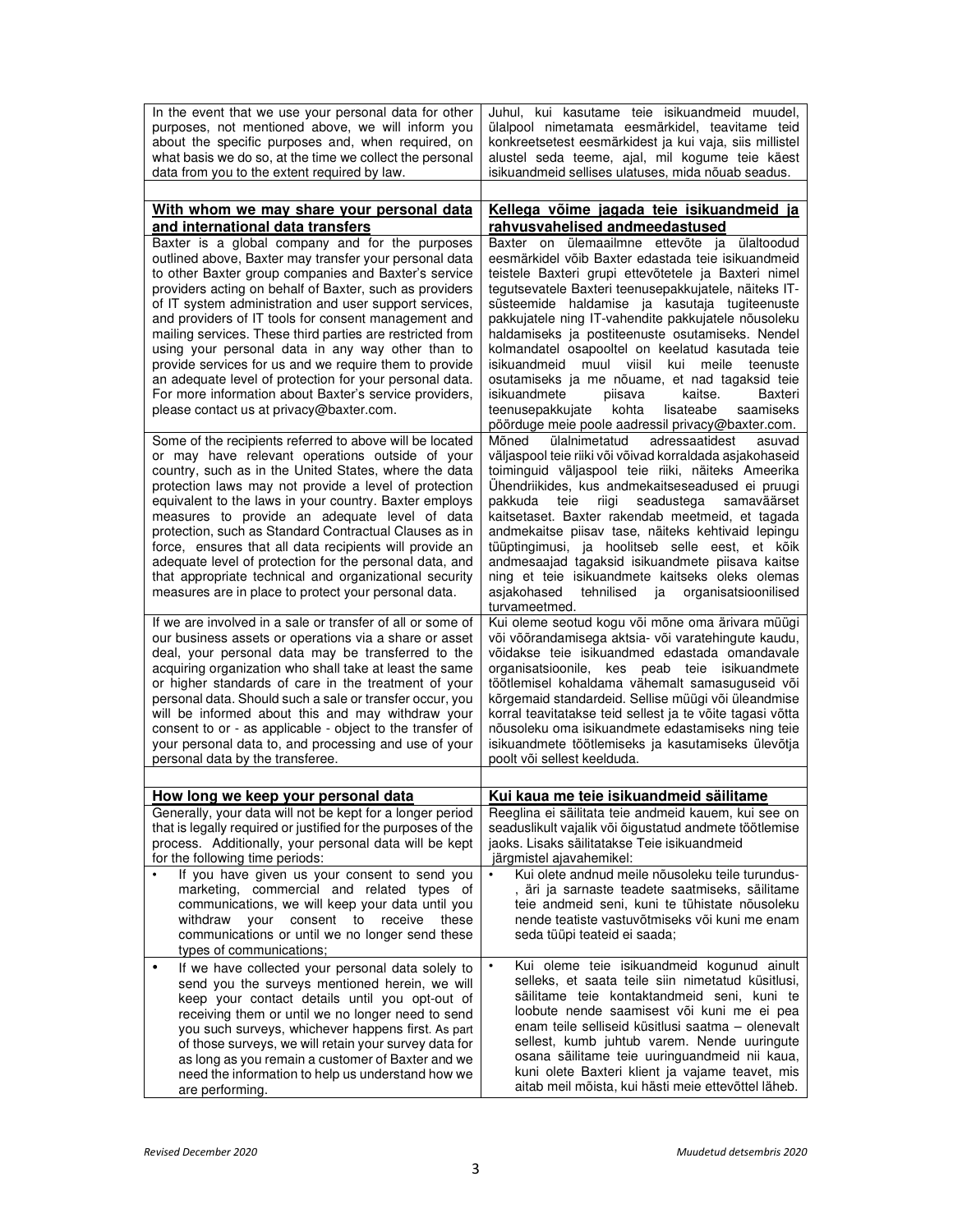| If we have collected your data indirectly, i.e. from<br>third parties, we will keep your data until our first<br>contact with you and further retention would be<br>subject to your receipt of this privacy notice and/or<br>your consent as applicable. If such contact cannot<br>be performed within a reasonable period of time<br>from the collection day of your data, the data will be<br>deleted.                                                                                                                                                                                                                                                                                                                                                                                                                                                                                                                                                                                                     | Kui oleme teie andmeid kogunud kaudselt, s.o<br>kolmandatelt osapooltelt, säilitame teie andmeid<br>kuni meie esimese kontakti saamiseni teiega.<br>Edasine säilitamine sõltub sellest, kas olete<br>privaatsusteate kätte saanud ja/või kas olete<br>andnud selleks nõusoleku. Kui sellist kontakti ei<br>mõistliku<br>aja jooksul teie<br>andmete<br>saa<br>kogumispäevast<br>alates<br>luua,<br>kustutatakse<br>andmed.                                                                                                                                                                                                                                                                                                                                                                                                                                                                                                                                                      |
|--------------------------------------------------------------------------------------------------------------------------------------------------------------------------------------------------------------------------------------------------------------------------------------------------------------------------------------------------------------------------------------------------------------------------------------------------------------------------------------------------------------------------------------------------------------------------------------------------------------------------------------------------------------------------------------------------------------------------------------------------------------------------------------------------------------------------------------------------------------------------------------------------------------------------------------------------------------------------------------------------------------|---------------------------------------------------------------------------------------------------------------------------------------------------------------------------------------------------------------------------------------------------------------------------------------------------------------------------------------------------------------------------------------------------------------------------------------------------------------------------------------------------------------------------------------------------------------------------------------------------------------------------------------------------------------------------------------------------------------------------------------------------------------------------------------------------------------------------------------------------------------------------------------------------------------------------------------------------------------------------------|
| Your rights                                                                                                                                                                                                                                                                                                                                                                                                                                                                                                                                                                                                                                                                                                                                                                                                                                                                                                                                                                                                  | Teie õigused                                                                                                                                                                                                                                                                                                                                                                                                                                                                                                                                                                                                                                                                                                                                                                                                                                                                                                                                                                    |
| In certain circumstances, local data protection laws and                                                                                                                                                                                                                                                                                                                                                                                                                                                                                                                                                                                                                                                                                                                                                                                                                                                                                                                                                     | Teatud<br>olukordades<br>annavad<br>kohalikud                                                                                                                                                                                                                                                                                                                                                                                                                                                                                                                                                                                                                                                                                                                                                                                                                                                                                                                                   |
| certain local laws (including the GDPR) give you rights<br>with respect to your personal data. These rights differ<br>by country/region. You can request:                                                                                                                                                                                                                                                                                                                                                                                                                                                                                                                                                                                                                                                                                                                                                                                                                                                    | andmekaitseseadused ja teatud kohalikud seadused<br>(sealhulgas GDPR) teile õigused teie isikuandmete<br>suhtes. Need õigused on riigiti/piirkonniti erinevad.<br>Võite taotleda:                                                                                                                                                                                                                                                                                                                                                                                                                                                                                                                                                                                                                                                                                                                                                                                               |
| Access to or copies of your personal data, including<br>knowing whether we hold personal data about you,<br>and, if so, what kind and for what purposes. You<br>can also request information about who has<br>received your personal data.                                                                                                                                                                                                                                                                                                                                                                                                                                                                                                                                                                                                                                                                                                                                                                   | juurdepääsu oma isiklikele andmetele või nende<br>$\bullet$<br>koopiatele, sealhulgas küsida, kas meil on teie<br>kohta isikuandmeid, ja kui on, siis millist tüüpi ja<br>mis eesmärgil. Samuti saate küsida teavet selle<br>kohta, kes on teie isikuandmed saanud;                                                                                                                                                                                                                                                                                                                                                                                                                                                                                                                                                                                                                                                                                                             |
| That we correct of your personal data if you think it<br>$\bullet$<br>is inaccurate or incomplete or request that we<br>erase or delete your personal data, unless we have<br>a legal obligation to hold it or are otherwise<br>permitted by applicable law to retain it.                                                                                                                                                                                                                                                                                                                                                                                                                                                                                                                                                                                                                                                                                                                                    | et me parandaksime teie isikuandmeid, kui<br>$\bullet$<br>arvate, et need on ebatäpsed või puudulikud, või<br>paluda, et kustutaksime teie isikuandmed, välja<br>arvatud juhul, kui meil on seaduslik kohustus neid<br>hoida või kui meil on kohaldatavate seadustega<br>lubatud neid säilitada;                                                                                                                                                                                                                                                                                                                                                                                                                                                                                                                                                                                                                                                                                |
| Us to restrict the processing of your personal data<br>$\bullet$<br>and not to delete it.                                                                                                                                                                                                                                                                                                                                                                                                                                                                                                                                                                                                                                                                                                                                                                                                                                                                                                                    | et me piiraksime teie isikuandmete töötlemist ega<br>$\bullet$<br>kustutaks neid:                                                                                                                                                                                                                                                                                                                                                                                                                                                                                                                                                                                                                                                                                                                                                                                                                                                                                               |
| That we provide you with your personal data that<br>٠<br>we obtained from you so that you can store and re-<br>use it for your personal use, and you can ask us to<br>provide this personal data to another entity.                                                                                                                                                                                                                                                                                                                                                                                                                                                                                                                                                                                                                                                                                                                                                                                          | et annaksime teile teie isiklikud andmed, mille<br>$\bullet$<br>oleme teilt saanud, et saaksite neid oma isiklikuks<br>kasutamiseks salvestada ja uuesti kasutada ning<br>võite paluda meil edastada need isikuandmed<br>teisele üksusele.                                                                                                                                                                                                                                                                                                                                                                                                                                                                                                                                                                                                                                                                                                                                      |
| You can exercise your rights by contacting your local<br>Baxter entity using the contact details provided in the<br>"How to contact us" section.<br>As described above you also have the right to withdraw<br>your consent or object to our using and disclosing your<br>personal data for purposes of direct marketing or if<br>based on our legitimate interests. You can do so at any<br>time "opting-out" of the marketing or other types of<br>communications described above that you receive<br>based upon your consent, as well as the surveys in<br>accordance with the unsubscribe instructions included<br>in the specific communications. If you are unable to<br>object by opting-out in this manner, please contact us<br>using the contact details provided below. If you believe<br>we are using, disclosing or otherwise processing your<br>personal data in a way that is not in accordance with the<br>law you can lodge a complaint with a data protection<br>authority in your country. | Oma õigusi saate kasutada, pöördudes kohaliku<br>Baxteri üksuse poole, kasutades jaotises "Kuidas<br>meiega ühendust võtta" toodud kontakte.<br>Teil on ka õigus tagasi võtta oma nõusolek<br>isikuandmete kasutamise ja avaldamise suhtes<br>otseturunduse eesmärkidel või kui see põhineb meie<br>õigustatud huvidel. Samuti võite sellest keelduda.<br>Saate<br>loobuda<br>igal<br>ajal<br>turunduskommunikatsioonidest<br>muudest<br>või<br>ülalkirjeldatud kommunikatsiooniliikidest, mida saate<br>nõusoleku alusel. Lisaks saate loobuda uuringutest,<br>kui järgite konkreetsetes teadetes sisalduvaid<br>tellimusest loobumise juhiseid. Kui te ei saa sel viisil<br>loobuda, võtke meiega ühendust, kasutades allpool<br>toodud kontaktandmeid. Kui usute, et kasutame,<br>avalikustame<br>töötleme<br>muul<br>viisil<br>või<br>teie<br>isikuandmeid viisil, mis ei ole seadustega kooskõlas,<br>võite<br>esitada<br>kaebuse<br>riigi<br>oma<br>andmekaitseasutusele. |
| We will handle any request to exercise your rights in<br>accordance with applicable law. Please note that<br>depending on the circumstances, some of the above<br>rights may not apply.                                                                                                                                                                                                                                                                                                                                                                                                                                                                                                                                                                                                                                                                                                                                                                                                                      | Käsitleme kõiki taotlusi teie õiguste kasutamiseks<br>rakendatava seaduse kohaselt. Pange tähele, et<br>sõltuvalt asjaoludest ei pruugi mõned ülaltoodud<br>õigused kehtida.                                                                                                                                                                                                                                                                                                                                                                                                                                                                                                                                                                                                                                                                                                                                                                                                    |
| <b>Security</b><br>We have<br>reasonable<br>and<br>appropriate<br>security<br>measures in place to protect against the loss, misuse,<br>and alteration of any personal data we receive about<br>you through the Local Baxter Websites. We maintain<br>reasonable security standards to protect the personal<br>data that we maintain. If you have any questions about                                                                                                                                                                                                                                                                                                                                                                                                                                                                                                                                                                                                                                        | <b>Turvalisus</b><br>Meil<br>on<br>mõistlikud<br>olemas<br>asjakohased<br>ja<br>turvameetmed, et kaitsta teie isikuandmeid kadumise,<br>väärkasutamise ja muutmise eest, mida saame teie<br>kohta kohalike Baxteri veebisaitide kaudu. Meie<br>säilitatavate<br>isikuandmete<br>kaitseks<br>kehtivad<br>mõistlikud turvastandardid. Kui teil on küsimusi oma                                                                                                                                                                                                                                                                                                                                                                                                                                                                                                                                                                                                                    |